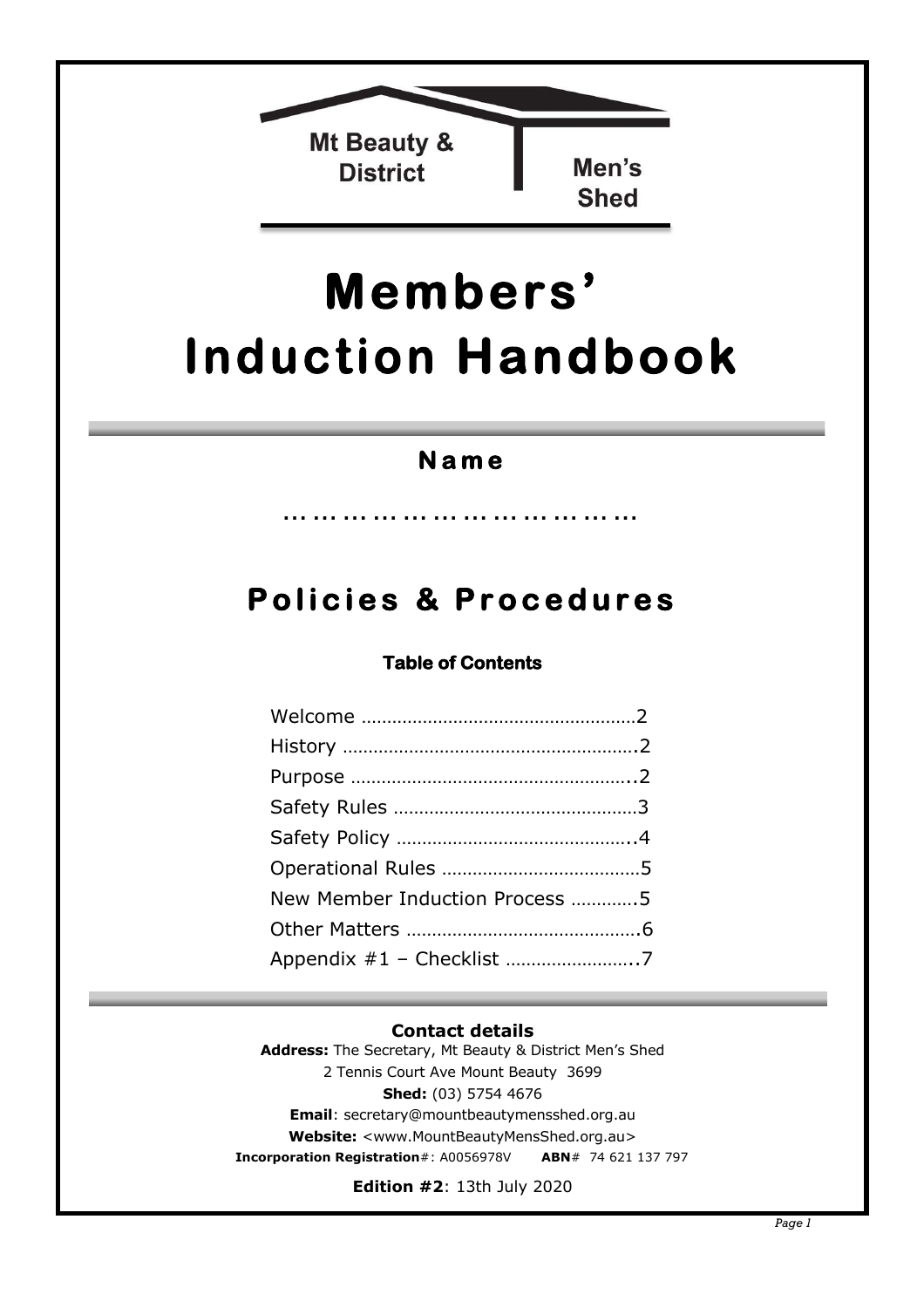## **Welcome to the Mount Beauty & District Men's Shed**

The Shed Committee is pleased to welcome you as a member. We trust that through your involvement you will feel productive, contribute to the community and have fun doing it all in an atmosphere of mateship, camaraderie and fellowship.

This *Handbook* explains the *policies and procedures* associated with the operation of the Shed. If you require further information or clarification, please do not hesitate to contact one of the Workshop Supervisors or a member of the committee.

In whatever role you may be involved, we trust you will commit to the aims and objectives of the Shed and at all times carry out your projects safely and cheerfully.

Your involvement, support and contribution by becoming a member and participating in the Shed's projects, activities and events is valued and appreciated.

## **History of the Shed**

The Mount Beauty Men's Shed project was initiated by Alpine Health in October 2011 by the calling of a public meeting to gauge community support. 60 men attended, and after encouraging and supportive discussion, a steering committee was formed to move the project forward.

The committee's initial tasks were to get the organisation incorporated, apply for an ABN, open a bank account, visit the Bright and Myrtleford Men's Sheds, conduct fundraising and membership drive BBQ's, seek grant opportunities, investigate possible Shed sites and join the national body, the Australian Men's Shed Association, and the state body, the Victorian Men's Shed Association.

For two years the committee negotiated with the Alpine Shire for a possible Shed site next to the Mount Beauty Neighbourhood Centre. A lease was signed in May 2014 and construction started in June 2014. From November 2014 to December 2015 4,000 man-hours of voluntary labour have gone into outfitting the internals of the Shed. The Shed was opened to members on  $12<sup>th</sup>$  January 2016 and officially opened on 19th February 2016 . A four year project.

In 2018 it was decided to add an extension (12m x 9m) to the Main Shed. A lease, plans and permits were sort plus funding and the building started in June 2020. By years end the project was completed.

### **Purpose of the Shed**

- To support men's health and well-being. It aims to provide members of all ages with a safe and busy environment to improve their productivity, selfworth, value to the community, connectivity to friends and purpose in their lives, all in an atmosphere of old-fashioned mateship. It is a place where men can share their skills and experiences, volunteer, work, teach, learn and seek fellowship with other like-minded people.
- To provide a place and a service for men to be physically and mentally active using the environment of the Shed and the many activities and projects it can provide.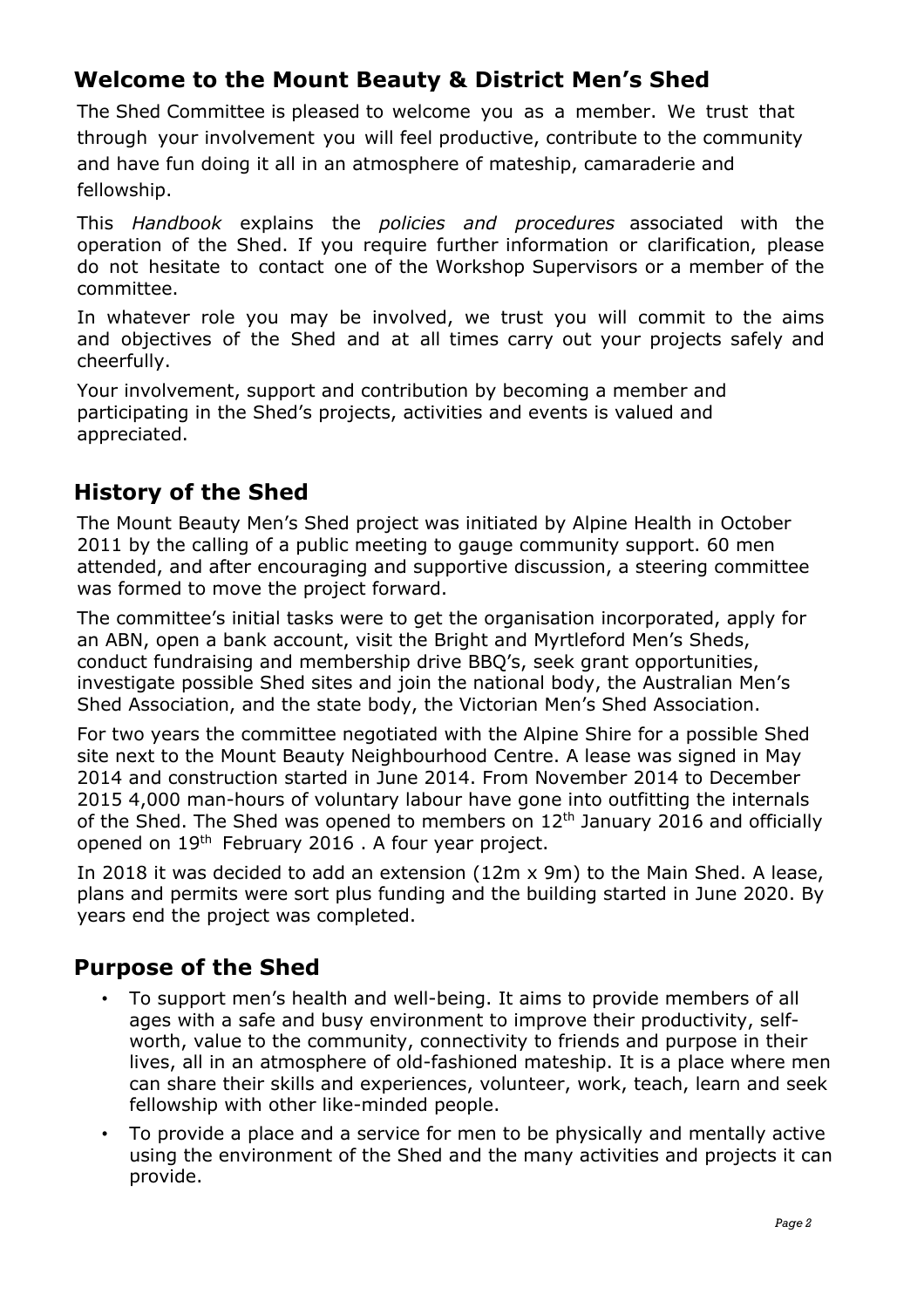• Work will comprise community projects, paid client projects, personal projects and Shed development projects.

#### **To achieve this, we will**

- Maintain an open door policy and will not reject any person on the basis of race, disability or religion. Certain restrictions may be placed on participation for physical safety reasons or if a participant needs the assistance of a carer who must be provided by the participant.
- Provide a safe physical environment.
- Provide a safe and supportive social environment
- Provide referrals to other services or agencies when appropriate or requested.
- Respect the rights and decisions of participants.
- Respect the confidentiality and privacy of participants.
- Tolerate a diversity of opinions, within the guidelines above.

#### **The Work Environment**

- As far as is reasonably practicable, we will provide and maintain a working environment that is without risks to health and safety. This involves:
	- 1. Providing and maintaining safe equipment and systems of work;
	- 2. Supervision in safe work practices;
	- 3. Training as necessary;
	- 4. Adequate welfare services.
- Personal abuse, bullying, victimization, violence, anti-social behaviour, discrimination on any basis, or infringements of the rights of others will not be tolerated. Persons indulging in this type of behaviour will come under the notice of the committee and their discipline procedures.
- Smoking is not permitted at any time in any section of the Shed.
- The illegal use of drugs is not permitted in the Shed at any time.
- Alcohol can only be consumed when no other 'work' activities are taking place such as at a *BBQ,* a Happy Hour or special function*.*
- Participants are expected to conduct themselves in a courteous manner towards the Shed committee, members and other users of the Shed. This includes being considerate of another person's need for space, tools, materials and equipment.
- In the event of *conflicts, grievances or complaints* there is a formal procedure to follow which is found in the *Shed's Constitution* section 8 page 7, the *Shed's Grievance Policy* and in the *Code of Conduct Policy* (all on the Shed's website)*.*

## **Safety Rules**

- Members are expected to act in a responsible manner to ensure their own safety and the safety of others*. Workplace safety is everyone's responsibility*.
- Appropriate safety equipment (PPE**\***) must be worn when using tools, machinery and hazardous materials.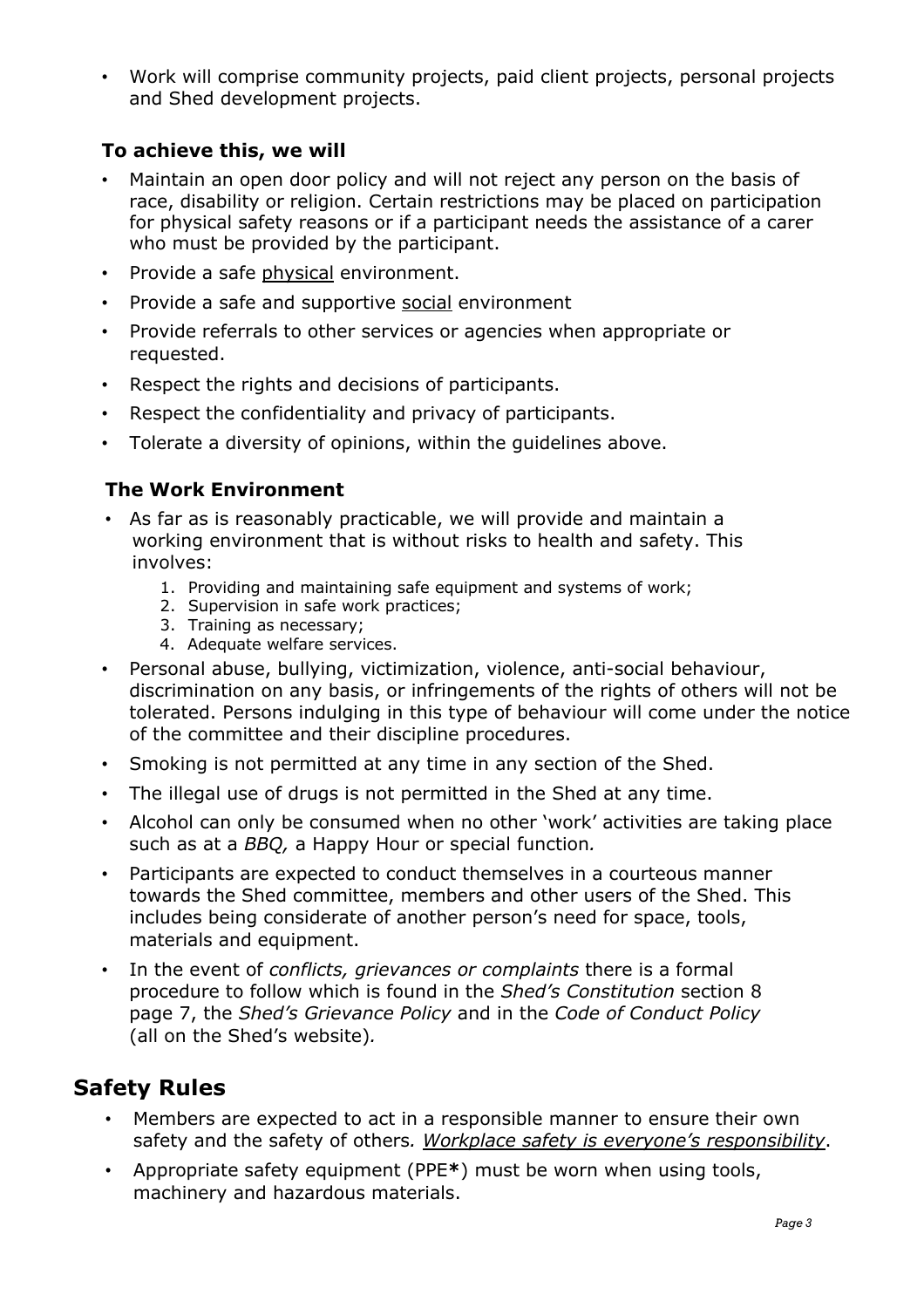*\****PPE** *(Personal Protective Equipment)* includes: protective clothing, helmets, goggles, masks and appropriate footwear.

- *Participants must be assessed as competent* to use power tools and equipment by a committee approved assessor (hand tools are exempt). Where necessary, training will be provided.
- The Shed must be kept in a clean and orderly condition at all times.
- Report and record all accidents, near misses, incidents and hazards. The 1<sup>st</sup> Aid Register is kept in the Recreation Room near the telephone.
- If an unsafe work practice is noticed, please bring it to the attention of the *Workshop Supervisor*.

## **Safety Policy**

Operating in a safe and responsible manner is fundamental to the continued success and growth of the Men's Shed services throughout Australia.

We value our members and place the utmost importance on the safety of all persons working or visiting our Shed.

*We are committed to:* 

- 1. Encouraging and supporting a culture whereby all members may identify, report, assess and control safety risks in their sheds.
- 2. Continuously improving our safety to reduce work-related injury, illness and harm.
- 3. The provision of induction training and briefings to ensure all members, subcontractors and visitors have the relevant skills and knowledge to understand risks and their safety obligations.
- 4. Compliance with all applicable laws, regulations, statutory obligations and other relevant requirements, such as COVID-19 guidelines.
- 5. Ensuring we have the resources and skills necessary to effectively manage our identified safety risks.
- 6. Maintaining and improving a safety management system.
- 7. Consulting and communicating with our members about safety.
- 8. Providing information and documentation to assist with effective safety management.

### **Safe Working Procedures**

Before commencing work, it is the responsibility of each member to ensure:

- There is a safe working area and that no hazards are being created for others using the Shed.
- Walkways, fire escapes and fire equipment are not impeded.
- Appropriate protective clothing and safety equipment is being used.
- The tools and equipment he intends to use are safe and functional.
- He is competent to use the tools and equipment for which he has been assessed.
- Safety switches and guards for machines and tools are functional and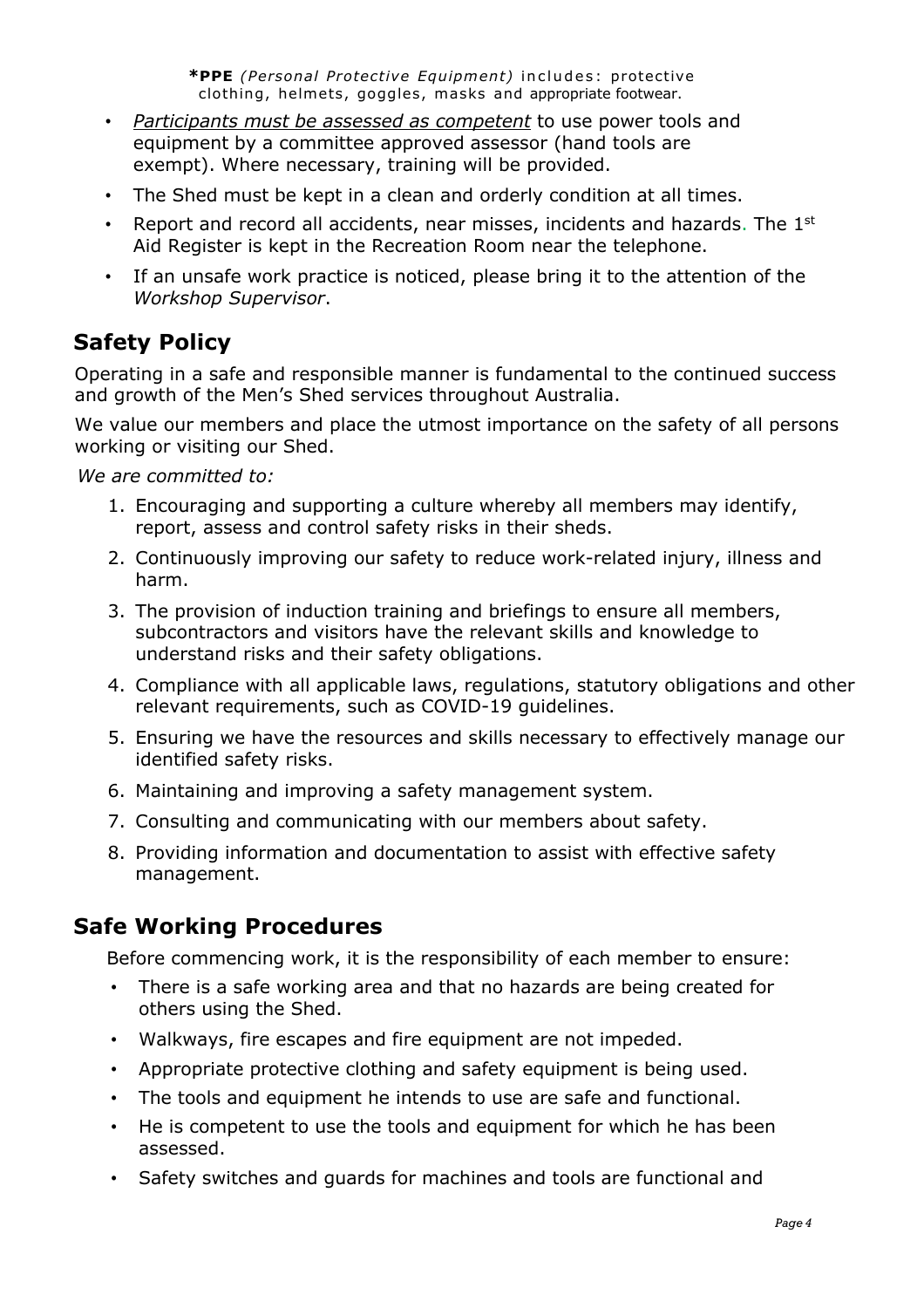accessible.

• The project has been approved as appropriate by the *Workshop Supervisor*.

#### **If any of the above criteria are not met, please do not start work.**

• A member is required to clean his work area and return tools to ensure that a safe and controlled environment remains for others.

## **Operational Rules**

- To comply with *duty of care obligations* and maintain *Voluntary Workers Accident Insurance* coverage members (including visitors) are required to sign in and out.
- Members and visitors shall comply with the conditions specified by the Shed's insurer.
- Due to space constraints there may be a limit of one private job per person at any one time.
- Participants working on private jobs may be required to contribute towards the operating costs of the Shed i.e. materials and consumables, etc.
- While the Shed is operated on democratic lines, for safety and operational administration reasons, there will be a person in charge at all times, known as the *Workshop Supervisor*, whose decisions must be respected.
- The *Workshop Supervisor* must approve all projects undertaken to ensure sufficient resources are available and H&S requirements and engineering design criteria are met.
- Members can borrow tools/equipment but must check with the *Workshop Supervisor* and fill in the *Tools/Equipment Borrowing Register* in the Recreation Room. It is a short term loan.
- *Usage Outside Opening Hours* Members may only use tools and machinery during scheduled hours. Any use of tools and machinery outside scheduled hours is subject to approval by the committee, and can only be for work on Shed Projects. *At least two members must be present at all times.*
- Visitors to the Shed are not permitted to use equipment.
- The committee can impose rules to do with changing circumstances such as COVID-19 regulations.

#### **Induction of members –** the process

- 1. A potential member is issued with the *Induction Handbook* and given a *Membership Application Form*. He could be given a casual tour of the Shed at the time of the initial visit.
- 2. When the prospective member decides he wishes to become a member he informs the *Workshop Supervisor* or a member of the Committee. He completes the application form, pays the fee and at this point may start or complete the induction process *(see point 3 below).*

**Note** — Members are *encouraged to supply personal information* relevant to protecting their health and safety when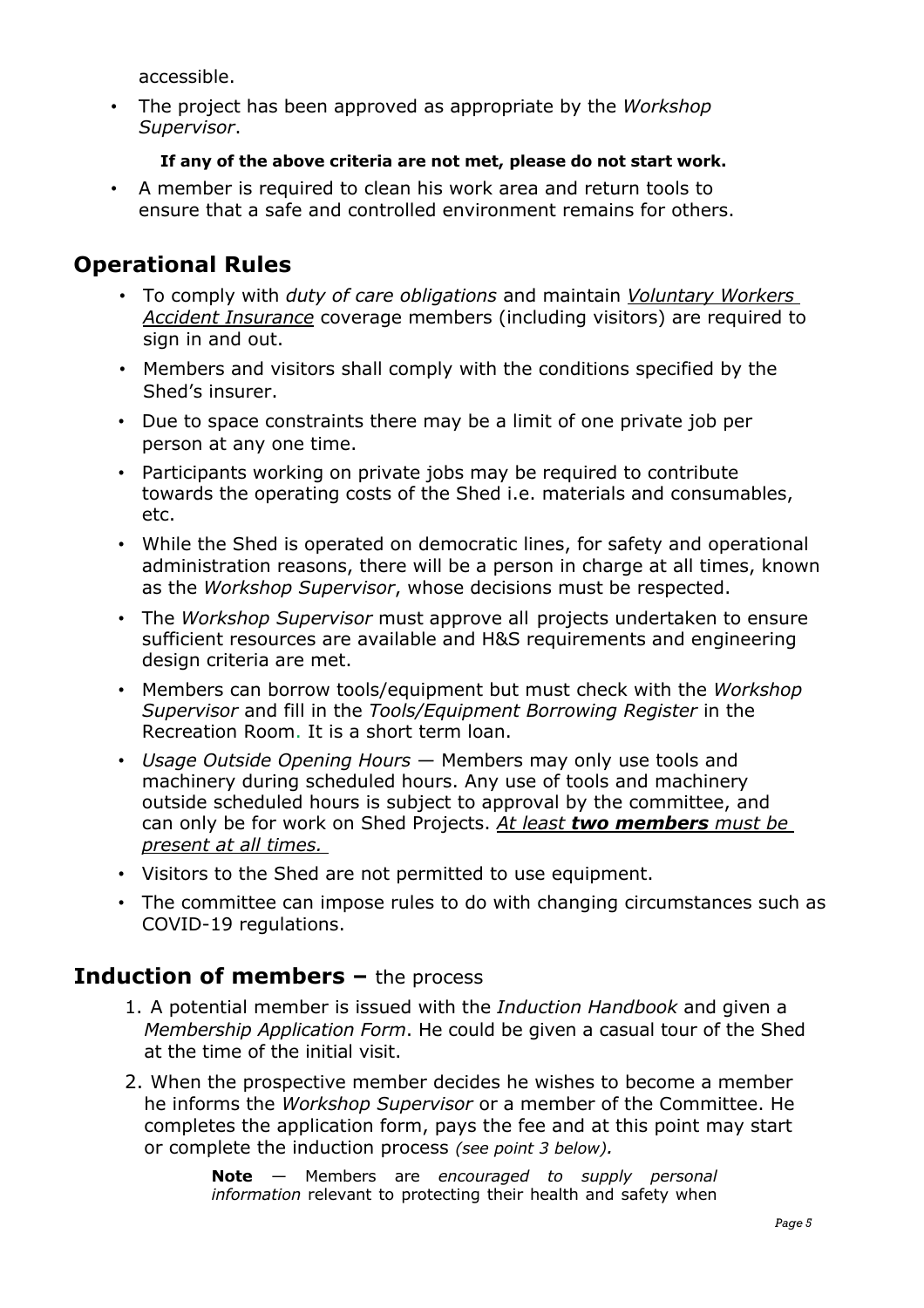taking part in activities at the Shed. This information includes current physical limitations, ailments, prescribed medications, surgical appliances (such as a pacemaker) and the name and contact details of a person to contact in case of an emergency. Note: There is space on the member application form for this.

3. Induction into the Shed will be conducted for all participants by a committee member or the *Workshop Supervisor* using the checklist shown in **Appendix #1**. They will take you through all areas of Shed operations.

#### **Other matters**

- 1. Members can choose a suitable program or activity. This can take the form of a personal project, community project, a paid client project or a Shed improvement project or just social interaction over a cup of tea or coffee. Attendance days and times are your choice. If working on a *team project*, as a courtesy to the project leader, please keep him informed of when you will be in attendance.
- 2. A general meeting and BBQ will be held monthly. All members are encouraged to attend.
- 3. Disregarding *Shed Safety Rules and Procedures* may result in the committee initiating discipline procedures.
- 4. All members are entitled to a common right of respect as an individual.
- 5. The Shed's *Grievance Handling Procedure* will address any breach of an individual's rights *(refer to Work Environment dot point 6, page 3 above).* However, any breach of the Shed rules may attract a period of suspension from the Shed until the grievance is resolved.

Again, we trust you will demonstrate your commitment to the rules, ideals and goals of the Shed.

For a comprehensive overview of the *Mount Beauty & District Men's Shed,* please visit our website <**www.MountBeautyMensShed.org.au**>.

**NOTE** – To receive all future communications, members (with an email address) will need to subscribe to the website by entering their name and email address in the box on the Home Page and clicking 'Subscribe'.

The following **Health and Safety Policy Rules** and expanded **Policy Documents** are to be found in a *Folder in the Recreation Room locked Filing Cabinet* and on the *Shed's Website*. It is the responsibility of members to view these.

- 1. Health & Safety Policy Rules adopted (pdf)
- 2. Hygiene Policy adopted (pdf)
- 3. Code of Conduct Policy adopted (pdf)
- 4. Welfare Officer Policy adopted (pdf)
- 5. Bereavement Response Policy adopted (pdf)
- 6. Grievance Policy adopted (pdf)
- 7. Purchasing Policy adopted (pdf)
- 8. Privacy Policy adopted (pdf)
- 9. Disability Policy adopted (pdf)

#### **Appendix #1**